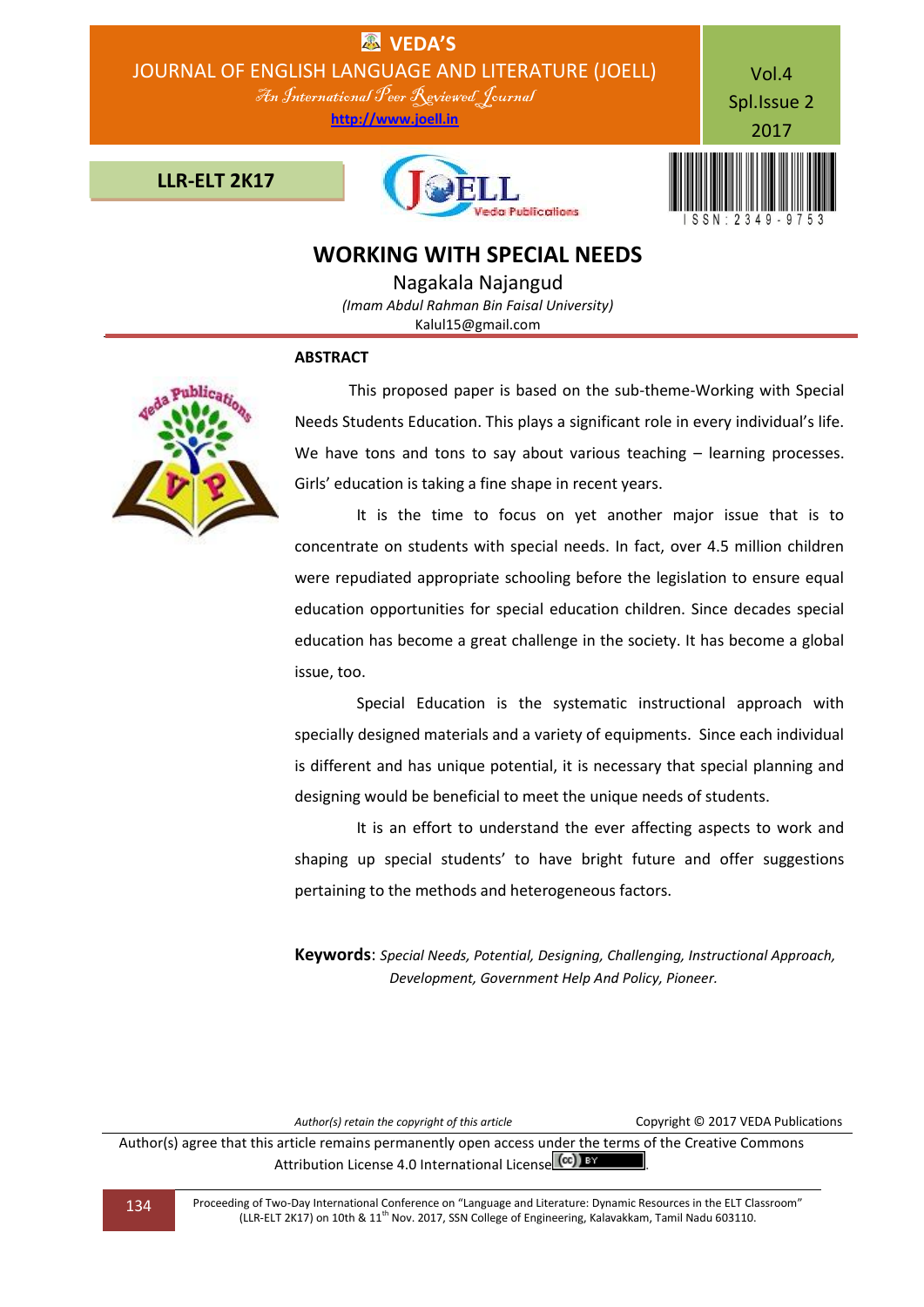#### **INTRODUCTION**

"When a group of like-minded individuals band together, a revolution happens that the Education System NEEDS! "Never doubt that a small group of thoughtful, committed citizens can change the world: indeed, it's the only thing that ever has-Margaret Mead

When we say a revolution happens in Education system, we have to give a serious thought to this new concept. The discussion leads to a weighty and key question: |"why should there be a change?" Some consequential questions arise, too.

"Do your children have any problems in school?"

 "Does your child struggle to learn/ read or write?" "Do feel tired of teaching/ helping your child to carry out her regular school work?

To answer all these queries, there is an urgent need to do some research and analysis. Some educationists and psychologists have proved that all children are born with the congenital talent to reach their own excellence and sometimes a growing group of children do not prosper in a large class. Hence, it is right time to throw some light on new topic: "Special Education".

#### **DEFINITIONS**

- a) "Special education (also known as special needs education, aid education education, exceptional education or Special Ed) is the practice of educating students with special educational needs in a way that addresses their individual differences and needs. Ideally, this process involves the individually planned and systematically monitored arrangement of teaching procedures, adapted equipment and materials, and accessible settings."- Wikipedia
- b) "Special education is specially designed instruction that addresses the unique needs of a student eligible to receive special education services."
- c) Encyclopedia of Health defines: "Special education refers to a range of educational and social services provided by the public school system and other educational institutions to individuals with disabilities

who are between three and 21 years of age".

### **HISTORY OF SPECIAL EDUCATION**

In the US, special education came into the way of living within fifty years, but the history goes way long back. Jean Marc Gaspard Itard, a French Physician and Otologist was the pioneer in the field of special education. He started his work with hearing impaired individual Victor. In 1801-1805, he had various methods to train and educate a young boy who was just 1 years old. That boy was found in the forest without any socialization. Itard did educate this with his medical degree not with any kind of special training to teach this special child. He had a determination to work with wards that needed special educational needs. Today, Itard is recognized as one of the founding fathers of special education. Other pioneers to be remembered are Roch-Ambroise Cucurron, Abbé Sicard, a French principal in the school of deaf. He taught them sing language. Thomas H. Gallaudet was influenced by Abbé Sicard who taught in the school of the deaf in the United States.

 In 1776, United States was established and for more than two hundred years there was not any progress in the field of SE. Millions of students were deprived of facility of special Education. This was a dark period in the history of Special Education. But once legislation began, a balanced and secured stream of mandates, laws and decisions presented special needs students with given opportunities who were earlier deprived of. Suddenly, the foundation of a quality, individualized education in an accepting, unrestricted environment made independent living an option. These hard-won victories were a culmination of decades of advocacy and dedication that helped to build the rich selection of special education resources in the United States today. The history of SE doesn't come to an end. In 1933, the first group was made up by parents whose children were marginalized for quality special education. Most of these family associations began making waves in the 1950s when they were encouraged. The law was to provide training for teachers who worked with deaf, hard-of-hearing or intellectually disabled students (historically called "mentally retarded"). In the 1960s, multiple laws were passed, granting funds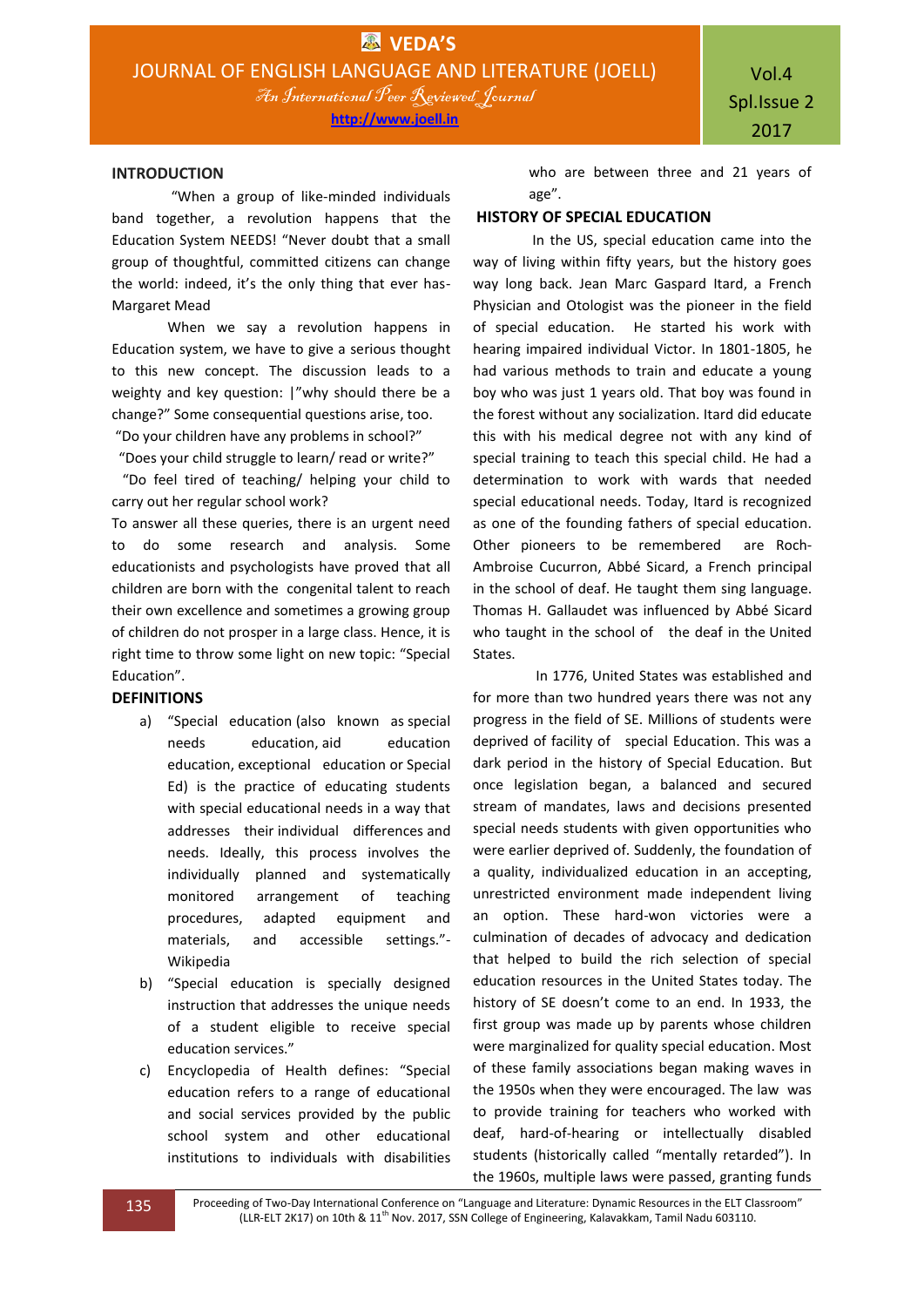for special education students. In the early 1970s, multiple landmark court decisions giving states the responsibility to provide special education resources and schooling to students in need of it. These decisions altered the entire landscape of special education history in our country.

At present, state and local institutions provide 91 percent of special education funding, while federal funds take care of the remaining 9 percent when states meet federal criteria.

### **DESCRIPTION**

Special Education is the systematic instructional approach with specially designed materials, equipment. Since each individual is different and has unique caliber, it is necessary that special planning and designing would be beneficial to meet the unique needs of students. Special education is provided at no cost to parents and includes the related services a student needs to access her/his educational program. Before going the strategies followed, it is better to find out the various categories

Common special needs include learning disabilities (such as dyslexia), communication disorders, emotional and behavioral disorders(such as ADHD and ADD), physical disabilities (such as Brittle Bone Disease, Cerebral Palsy, Muscular Dystrophy, Spinal Bifida, and Frederich's Ataxia), and developmental disabilities (such as autism spectrum disorders and intellectual disability).

Students with these kinds of special needs are likely to benefit from additional educational services such as different approaches to teaching, the use of technology, a specifically adapted teaching area, or a resource room. When the law was amended, it was known as IDEA (Individual with Disabilities Education Act). Even today the purpose remains the same though the law's name has changed, Under IDEA, there are 14 categories under which a student is eligible to receive the protections and services promised in the law. They are:

- 1. Autism
- 2. Deaf-Blindness
- 3. Deafness
- 4. Emotional Disturbance
- 5. Hearing Impairment
- 6. Intellectual Disability\*
- 7. Orthopedic Impairment
- 8. Specific Learning Disability
- 9. Speech or Language Impairment
- 10. Traumatic Brain Injury
- 11. Visual Impairment
- 12. Multiple Disabilities
- 13. Other Health Impairments

 Special education needs (SEN) are different from those of general education students. They need extra support and additional assistance to satisfy different learning challenges.

 Students with Special education needs have difficulties in the following areas;

- Expressing themselves or understanding information
- Organizing themselves, focusing or completing tasks
- Reading, writing, or mathematical concepts
- Socializing with others or making friends
- Sensory and physical difficulties which may affect in academic performance and participation skills in regular classroom setting.

## **IDENTIFYING LEARNERS WITH SPECIAL NEEDS**

The best and easy way to identify the learners with special needs is by their medical history. The doctors would have diagnosed with a genetic problem, the learner might be having intelligence disabilities, brain damage, developmental disorder, hearing, visual, or some disabilities. Some students with less obvious disabilities, who have learning disabilities, there are two primary methods to identify: (a) the discrepancy model and (b) response to intervention model. The former depends on the teacher noticing the learners; achievements (whether it is below the expected level). The latter advocate's earlier intervention in the discrepancy mode; the learner receives special education services for a specific learning difficulty (SLD) who has the normal intelligence and the his/ hers academic achievement is expected with his or her IQ.

## **DYSLEXIA**

Dyslexia is not something that will hinder the child from going to college, nor will it cripple the child from being a successful adult. Dyslexia is not a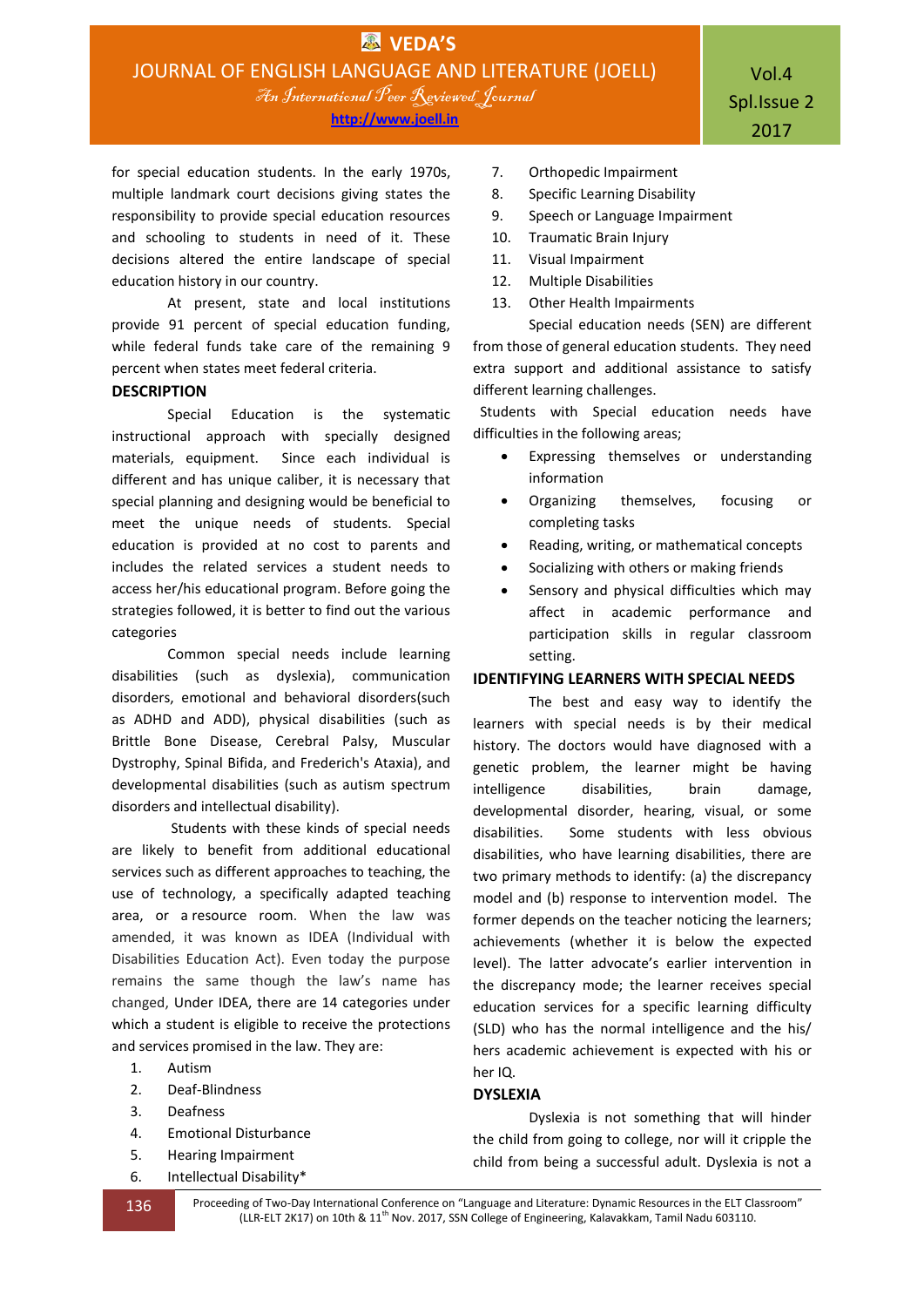**http://www.joell.in**

handicap. A child with dyslexia is no less intelligent than an average child; they just require specialized avenues of intervention. If any child is having trouble in school, these are the five traits to help determine if your child deals with dyslexia.

- a) Basic skill
- b) Spelling
- c) Reading
- d) Math
- e) Behaviour

*Dyslexia does not directly cause behavioural problems, but due to the fact that a child is behind academically, a child may start exhibiting behavioural problems to cope with their frustration.*

- Anxiety may be due to their constant frustration and confusion in school.
- A child may become angry because they may feel defeated with school
- Dyslexic children may have a poor self image
- Depression is another complication with dyslexia

People think be of the opinion that dyslexia is a hurdle, certainly it is not the reason for academic success. If proper guidance and support is given by the parents, the student will be able to cope up with dyslexia.

# **Basic Strategies for Teachers of Students with ASD**

- $\triangleright$  Role play/model situations (so students can see instead of just being told)
- $\triangleright$  May also video tape so students can watch
- $\triangleright$  Be consistent
- $\triangleright$  Make sure to keep expectations the same, every time someone is inconsistent it takes 8 times of being consistent to "undo" the inconsistency
- $\triangleright$  Foreshadow changes in Schedules
- $\triangleright$  Make it visual by using a symbol or writing it down
- Use "rules" to enforce conceptsMany students are rule orientated but don't overuse rules, for example you may say the rule in grade is that you stand in line with your hands at your side.
- > Match Student work time to their performance time
- $\triangleright$  If they are able to attend a task for approximately 15 minutes have that much work for them to do (not a lot more or less)
- $\triangleright$  Use alternatives to writing in order to demonstrate competence
- May use magnetic words/letters, word processing device, dictating responses, or use symbols
- $\triangleright$  Teach Social Skills as part of curriculum
- $\triangleright$  Remember there is no such thing as "common sense"
- Understand cycle of tantrums/meltdowns and try to prevent
- $\triangleright$  If you know something is going to set them off, don't do it, teach student how to handle situation before putting them in it
- $\triangleright$  Schedule in down time
- May be a 30 second "break" or a 15 minute break depending on student, could be sensory or just a walk
- $\blacktriangleright$  Have realistic expectations
- $\triangleright$  Not everyone is social all of the time, not everyone is having a task all the time!
- $\triangleright$  Success builds Success
- $\triangleright$  Start a new skill in an area of success first
- $\triangleright$  Share success between home and school
- Focus activities on turn taking/ self management
- $\triangleright$  Use visuals to assist (ex. Wait card)
- $\triangleright$  Pick a goal and focus on one for each activity
- $\triangleright$  Is the goal the academic content, independence, or socialization
- > Maintain Structure
- $\triangleright$  Try to stay as consistent as possible with a routine
- $\triangleright$  Offer Choices when possible
- $\triangleright$  If two assignments need to be complete give student the choice of which one to do first
- $\triangleright$  Use a variety of stimuli in lessons
- $\triangleright$  Use visuals and hands on materials when possible
- $\triangleright$  Understand the function of a behaviour
- $\triangleright$  Look for the reason behind the behavior, not just the behavior itself
- > Use social stories, role playing, or videotaping to make abstract concepts concrete